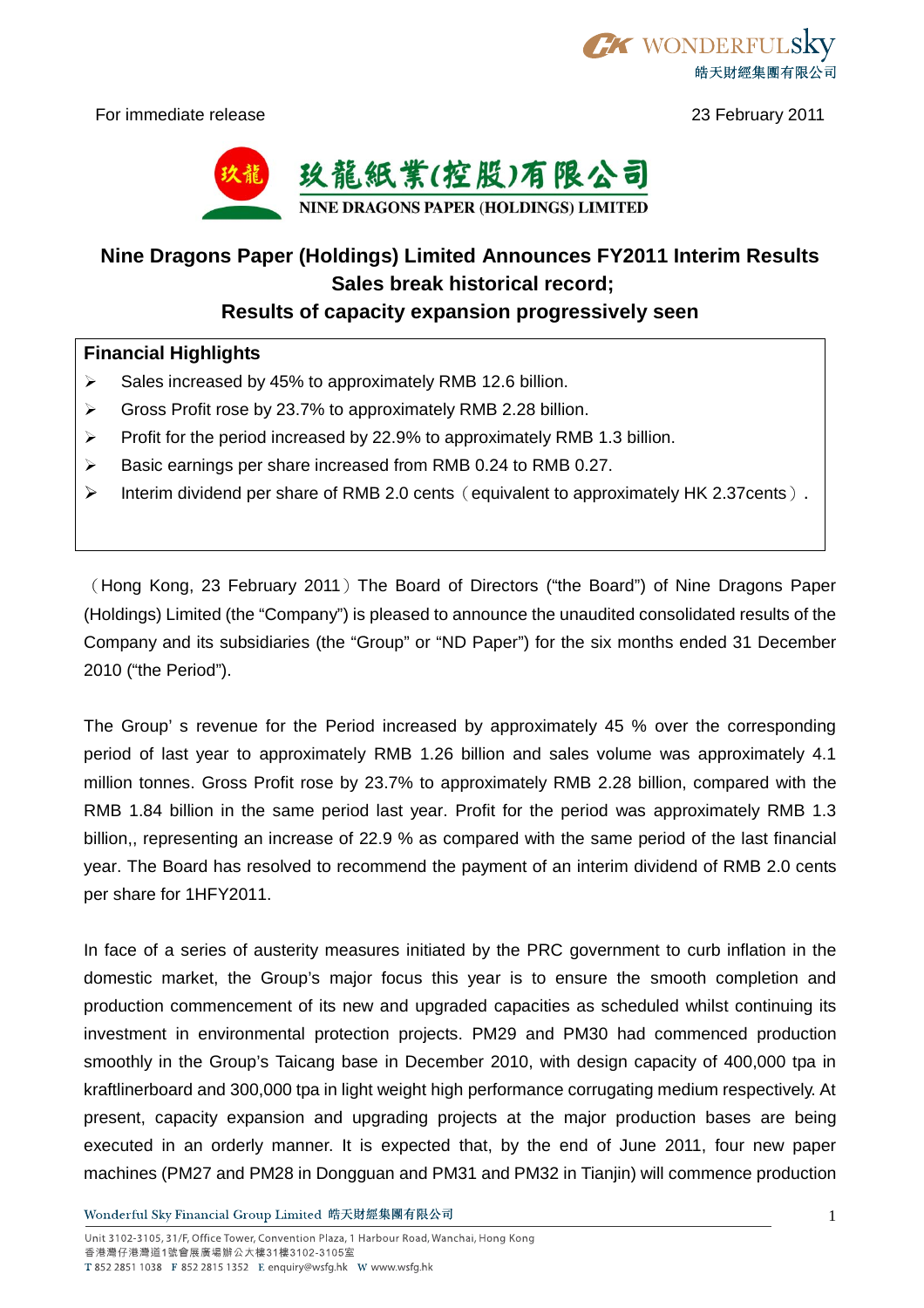

and three paper machines (PM3 in Donguan and PM20 and PM21 in Taicang) will complete their upgrading.In addition, the Group has entered into an agreement to acquire 78.13% controlling equity interest of Hebei Yongxin Paper Co., Ltd. (''Hebei Yongxin''). The acquisition will not only enlarge the Group's market share in northern China, but also create synergies for the Group's production bases in Tianjin through the sharing of resources in procurement and sales.

As at the end of 2010, the Group had a total design production capacity of 9.52 million tpa. By June 2011, the total design capacity of the Group will increase by approximately 20% to 11.45 million tpa, of which the capacity for manufacturing high-margin products will surge from the current 0.95 million tpa to 2.78 million tpa. The new and upgraded paper machines are expected to progressively contribute to the Group's performance starting from FY12 (the twelve months ending 30 June 2012), thus elevating the overall profitability, economies of scale and investment returns of the Group.

PM34 in Tianjin base and PM33 in Chongqing base are both scheduled to commence production in FY12. They will bring to the Group an additional production capacity of 1.1 million tpa for white board and duplex board products, thus increasing the Group's total design production capacity to 12.55 million tpa, of which the portion of high-margin products will further increase to 3.88 million tpa. At the Group's medium-sized paper manufacturing base in Quanzhou, Fujian, PM35 and PM36 in the first phase, which are for products in the linerboard category, will have a design production capacity of 350,000 tpa and 300,000 tpa respectively, and are expected to commence production by August 2012. In addition, at the Group's new base near Shenyang, the first phase which includes two paper machines (PM37 and PM38) for products in the linerboard category, with an aggregate design production capacity of 700,000 tpa, is planned to commence production by June 2013. By then, the Group will have a total design production capacity of 13.90 million tpa, with an extensive operating network comprising six major production bases spanning all major markets in the PRC.

As for Nine Dragons' future business outlook, Chairlady Ms. Cheung Yan said, "The global economic recovery, growth in domestic demand, tight liquidity and more stringent environmental parameters - all these creat a more favourable competitive environment for large scale paper manufacturers from different perspectives. With austerity measures to curb inflation in the domestic market, the Group maintains its focus on ensuring smooth completion and production commencement of the current capacity expansion and upgrading plans Such efforts are demonstrating impressive results in a stage-by-stage manner. Migrating from four major bases at present to six major bases in future, the Group's strategic coverage in China has basically taken shape. We shall continue to leverage better on our advantages and make more efforts in expense control and cost savings, with continued optimization of our product mix, These will bring better returns to our investors and shareholders and more achievements in the pursual of a 'Brand of Perpetuity' for ND Paper."